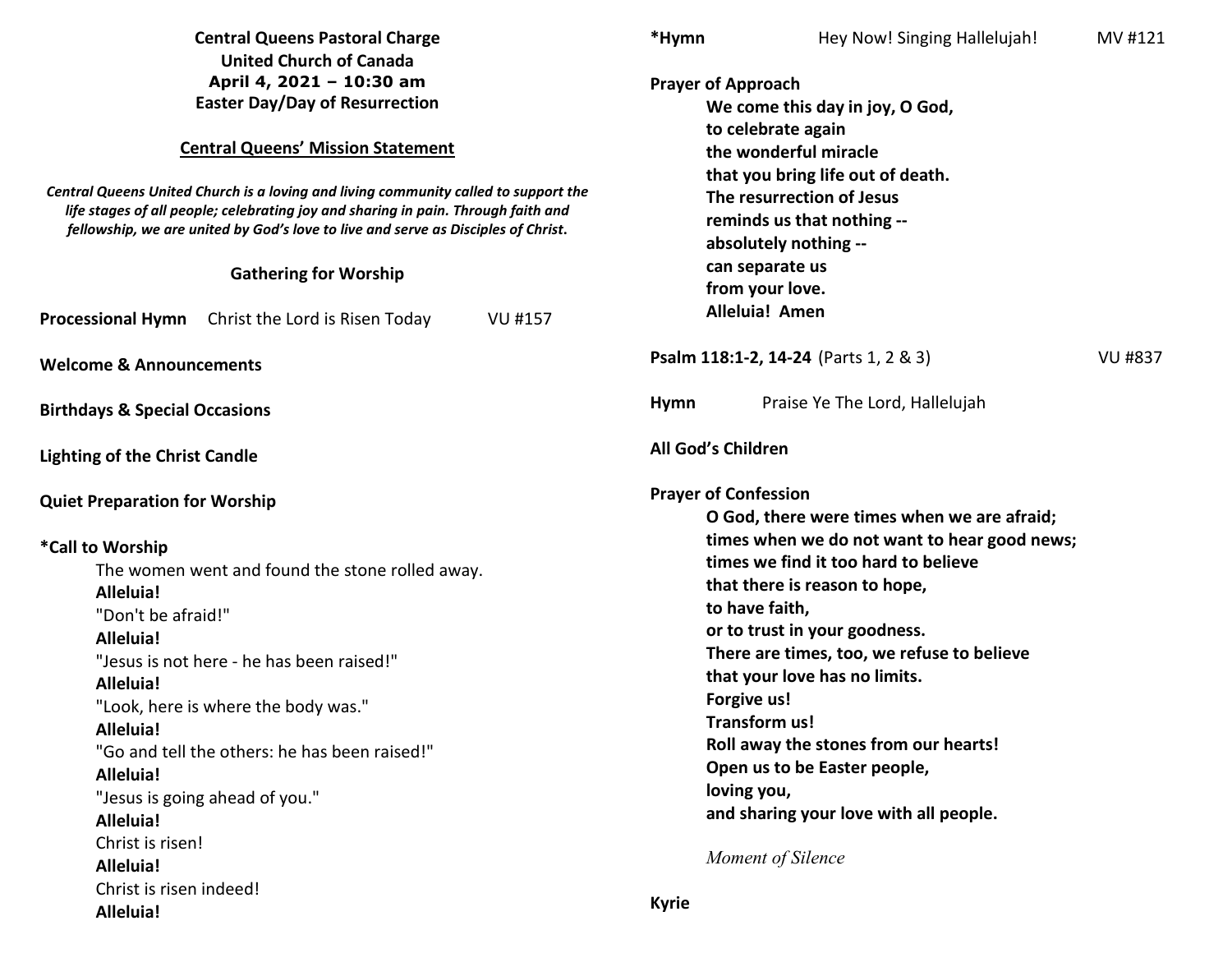#### **Assurance of God's Love**

We can dare to confess our sin honestly and openly to God, for God's promised always to free us and always to love us. **Alleluia!** Christ is risen! **Christ is risen indeed!** 

 **Alleluia!** 

#### **Presentation of Our Gifts**

**Offertory Invitation** 

**Offertory** Your Work, O God, Needs Many Hands VU #537

#### **\*Presentation of Offering**

#### **\*Offertory Prayer**

God of love,

 we offer our gifts of time, spiritual gifts, and financial gifts as a sign of our love for you and the world. We ask a special blessing on these gifts where you meet us in our suffering, and raise us up, so that all may come to know of your abiding love.**O God, we give these gifts as you have given them to us. In the name of Jesus the Christ, we pray. Amen.**

**Listening for the Word** 

**Sacred Readings Mark 16:1-8**

**Anthem** 

**Sermon** 

#### **Responding to the Word**

**\*Communion Hymn** There is Room At The Table Video **Sacrament of Communion***Invitation*The Resurrection has begun! The Day of Celebration is here!  **Alleluia!** We gather at the table to share in the Banquet of Life!  **Here we meet all who share with us the hope for a brighter future!** All who wish to follow The Way of Life are welcome to eat and drink at God's table.  **Let us eat together.**

### *Great Thanksgiving*

 Christ is Risen!  **He is Risen Indeed!**We should give thanks!  **Thanks and praise to the One who brings life!**

 Gracious God, we raise voices hoarse from shouting alleluias, we sing praises for the wonder of an empty tomb, we give thanks for the gifts of life, of life that breaks the bonds of death.

 **We sing songs of praise for the world you have given us, for the beauty of the earth, for the glory of the skies.**

 As the spring deepens and the earth thaws, as green breaks through the brown of winter,

 **we sing songs of hope for new life springing from dead soil, for the promise held in every seed that is sown.**

 As people of faith we remember all those who have gone before. **People like Moses and Miriam, leading their people to freedom; like Sarah and Abraham, seeking a new life in a strange land; like Peter and Mary, proclaiming an empty tomb and life beyond the cross.**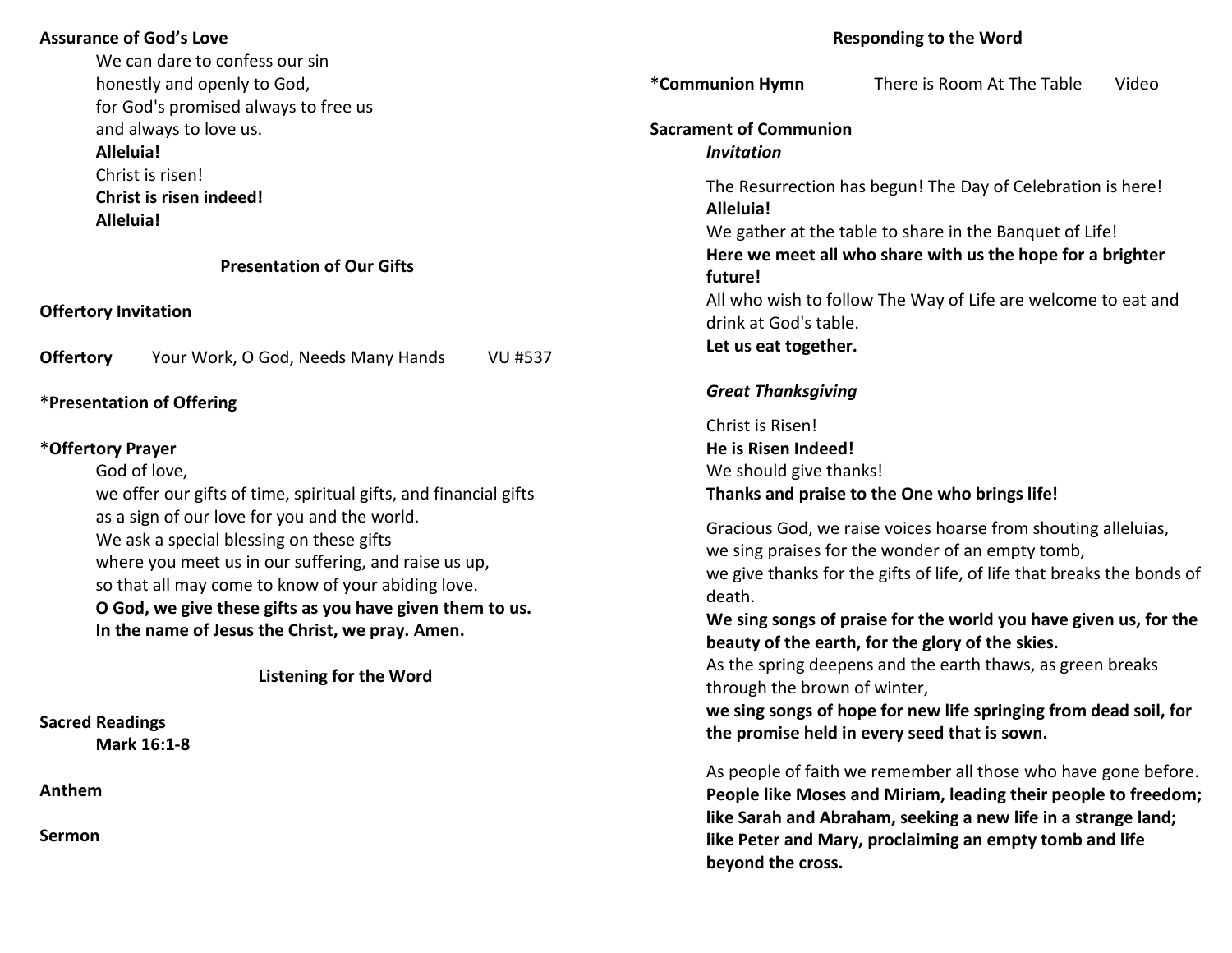We remember these and many others, named and unnamed, who have embraced Your life, Your hope, and moved into a new age.

## **And we trust that in remembering and retelling their stories, we too can take the leap into New Life.**

 Deep among all those memories we remember the life of a Special One.

## **Jesus, Child of Mary.**

 Born of a woman, he grew to adulthood among people who struggled daily for life.

## **Baptized by John, he embraced the life to which You called him.**

He taught and preached a vision of a world where all divisions were broken down, where all had what they needed for abundant life, where the Reign of God was as real on earth as in heaven.

# **And though the powerful in his world fought back, he stood strong.**

When offered a chance to take the easy way he overcame his own fear and instead prayed "yet your will be done".

 **Even though they put him to death you raised him to life, vindicating his vision and bringing hope and healing to the world.**

 As inheritors of that hope, we join together in the cries that welcomed him into Jerusalem, the cries of hope for the world:

 **Hosanna! Hosanna! Holy One! Blessed is the One who comes in the name of the Lord! Hosanna in the highest!**

## *Remembering*

 As we gather at this table, we remember a story told mere days ago

## **and yet an age ago**

 We remember that Jesus gathered with his closest friends in an Upper Room to share the feast of liberation.

**And while sharing the ancient story of freedom, he called them to remember the promised freedom of God's Kindom.**

We remember that at that table he took the bread, gave thanks for it, blessed it, broke it and passed it among them saying:  **This is my body, broken by and for the world. Whenever you eat it remember me.**

Then later he took the cup of wine, blessed it and passed it among them saying:

 **This is the cup of the New Covenant. Whenever you drink it remember me, look toward the fulfilment of God's Kindom.**

 And so, we break the bread and pour the cup and we remember with hope.

 **On this Easter Day we share in the Banquet of Freedom to celebrate Life Victorious!**

God of Life, in the beginning your Spirit hovered over the water, **calling forth life, creating and inspiring.**

 Send Your Spirit upon we who gather to share this meal, infuse this bread and this juice with the Spirit's power,

 **As we eat and drink may we feel the power of Life Triumphant pulse in our veins, the fire of hope blaze in our hearts, and the joy of the Empty tomb dance in our souls.**

Christ who died is now alive!

## **Alleluia! Amen.**

And so, as children of a loving Parent, we pray together the words that Jesus, the Risen Christ, taught his friends  **Our Father, who art in heaven...**

## *Breaking and Pouring*

 Here at this table we break the Bread of Life On this Day of Celebration, we pour the Cup of Promise These are Gifts from God for the People of God  **Thanks be to God**Come and eat, for all is now ready.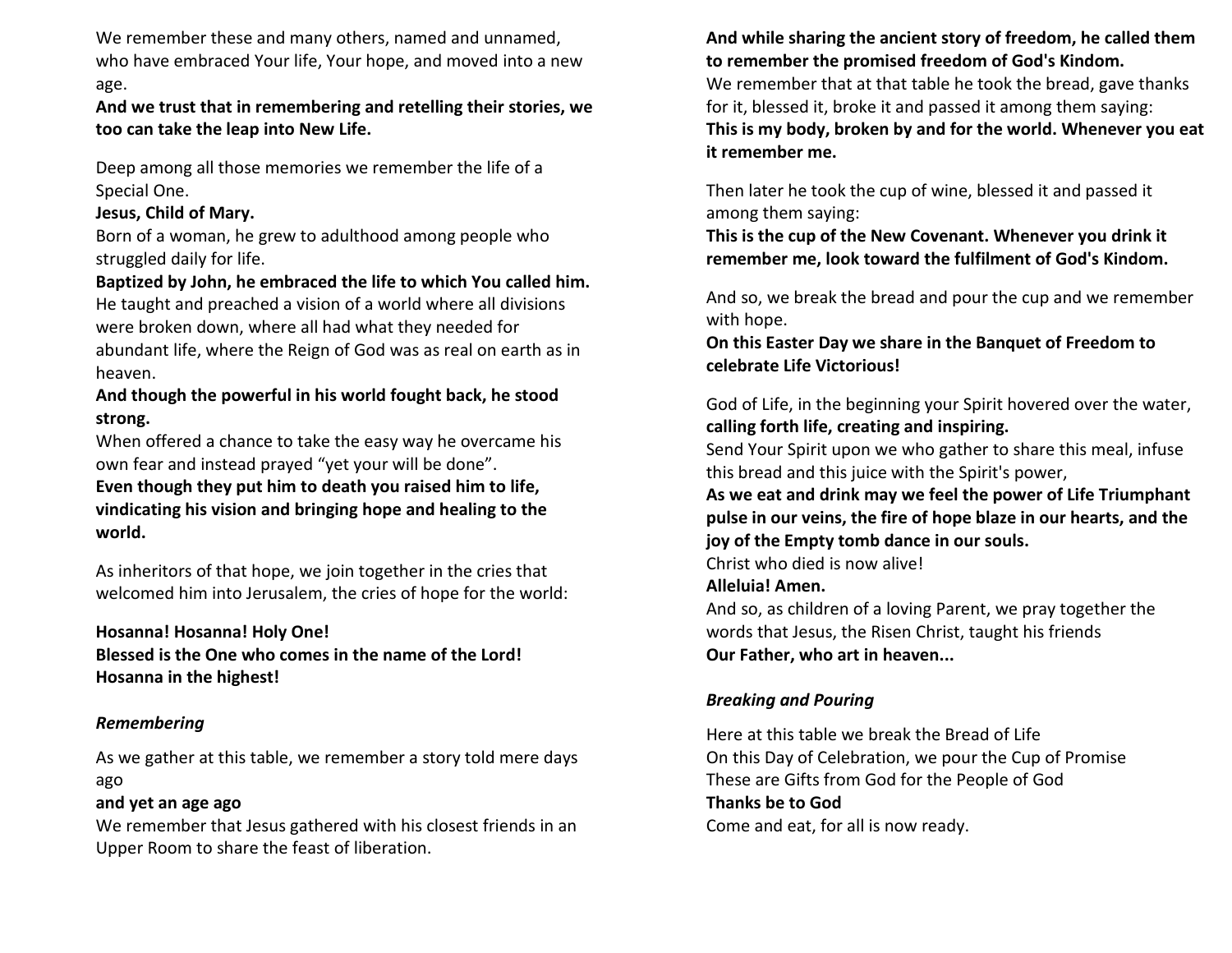### *Prayer*

**We have eaten, we have drunk, we have embraced the beginning of the new age. Grant, O God, that we who have gathered together on this Day of Resurrection, will move on as people of hope, people of life, people of the Kindom. May the meal we have shared today revive us in body and soul and energize us as we go out to share the Good News. Christ is Risen! Alleluia and Amen!**

| Hymn      | Let Us Talents and Tongues Employ                 | VU #468 |
|-----------|---------------------------------------------------|---------|
| *Blessing |                                                   |         |
|           | For those still following                         |         |
|           | Christ is risen!                                  |         |
|           | For those, like Peter, still denying              |         |
|           | Christ is risen!                                  |         |
|           | For those, like Caiaphas, still controlling       |         |
|           | Christ is risen!                                  |         |
|           | For those, like Mary, still searching             |         |
|           | Christ is risen!                                  |         |
|           | For those, like Pilate, still washing their hands |         |
|           | <b>Christ is risen!</b>                           |         |
|           | For those, like Thomas, still doubting            |         |
|           | Christ is risen!                                  |         |
|           | For those, like Judas, still betraying            |         |
|           | Christ is risen!                                  |         |
|           | For those, like Mary, still anointing             |         |

**Christ is risen!** 

Go in peace, to tell the world

#### **Christ is risen!**

And may the love that has newly defeated death be with you, not just for now, but forever. **Amen** 

**Choral Benediction Go In Love** 

**Postlude**\*Please rise as you are able

| <b>Ministers</b>         | All of us                     |
|--------------------------|-------------------------------|
| Clergy                   | <b>Rev Greg Davis</b>         |
| Office Hours             | Tuesday, Wednesday & Thursday |
|                          | $9$ am $-12$ pm               |
| Office Phone             | 902-964-2291                  |
| Email                    | minister@cquc.ca              |
| <b>Ministry of Music</b> | Kirk Neville                  |
| Website                  | https://cquc.ca/index.htm     |
| <b>Church Office</b>     |                               |
| Office Hours             | Wednesday & Thursday          |
|                          | 9 am – 12 pm                  |
| Phone                    | 902-964-2221                  |
| Email                    | $of\text{fice}(a)$ cquc.ca    |

**Warm Welcome to All** – We are glad you are here as a visitor, a seeker,someone looking for a new church home, or as a regular worshiper. All are welcome.

**Today's Bulletins** are placed in loving memory of Inez & Harry Smith.Lovingly remembered by Helen, Wilfred, Velda, Margaret, Lois & families.

### **Life and Work of Our Church**

**Greg's Office Hours:** Tuesday, Wednesday and Thursday from 9 am – 12 pm. If anyone is in the hospital or would like a visit from Greg, please call him at 902-964-2291. If you wish to meet with Greg outside the scheduled hours, please call 902-964-2291 or email minister@cquc.ca for an appointment.

**In-Church Services:** Registration is **required**. To registration, please call 902-964-2221 or email office@cquc.ca. Masks **are required**. If you are registering **after 12 pm Thursday**, please text or call Velda at 902-940- 7674.